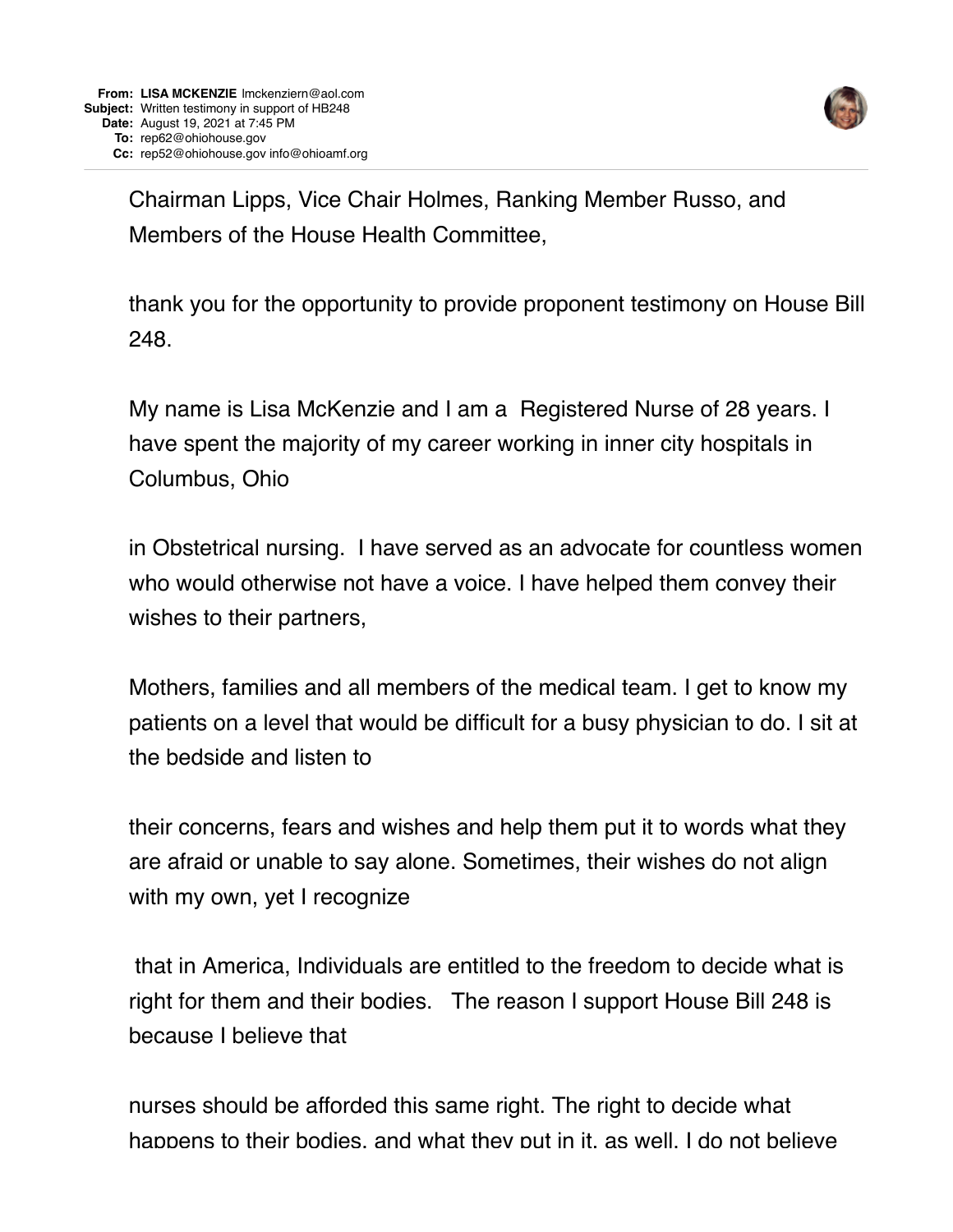we should be strong-armed by our employers

to take a vaccine that is NOT FDA approved and that the short and long term side effects are unknown or face termination. I also disagree with labelling those who decide this vaccine is not

happens to their bodies, and what they put in it, as well. I do not believe

right for them at this time. Labeling such as a sticker on our ID badge or any other identification regarding personal health choices should not be on display and are a violation of health privacy

that we so dearly protect daily for our patients. We are a highly educated population of citizens who rely on research and potential risks and benefits in order to make evidence based decisions

 in our practice. We are being made to feel not only selfish, but being accused of placing our patients at risk, and that is simply not the case. It is well documented that the VACCINATED are

spreading variants at an alarming rate. Many of us have worked through this entire pandemic without a vaccination for COVID. Many of us either contracted the virus or developed immunity through

working closely with infected patients. We didn't have the luxury of staying home in order to protect ourselves and our families.

I do not, as a professional, understand why this cannot be a decision each individual nurse is able to make, as is the influenza vaccine. I have heard it said "If you don't want the vaccine, then don't work

at a hospital that requires it". That is easy for someone to say that doesn't